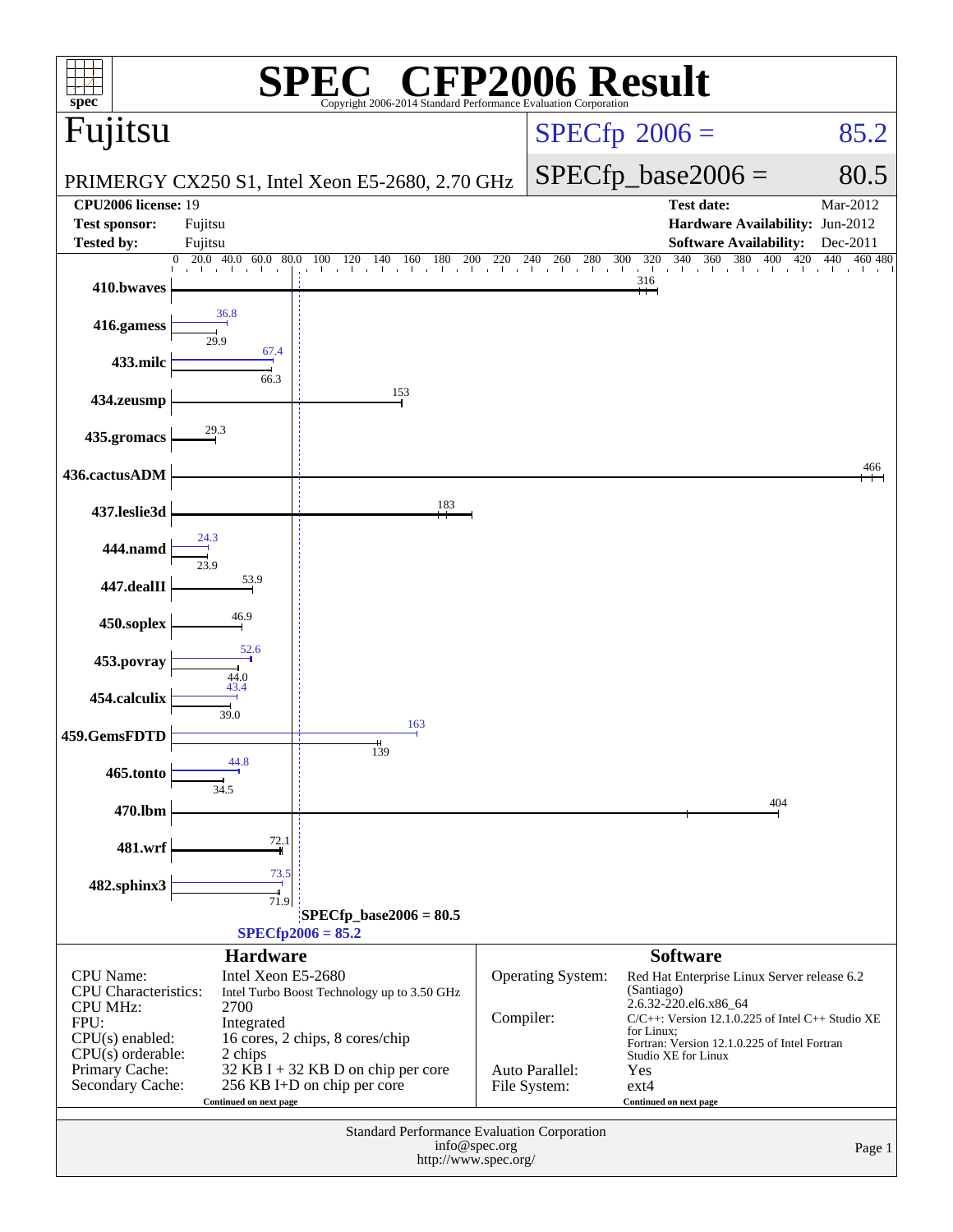

|                   |                                                                                                          |              | <b>Base</b>    |       |                |       |                |              | <b>Peak</b>    |              |                |              |
|-------------------|----------------------------------------------------------------------------------------------------------|--------------|----------------|-------|----------------|-------|----------------|--------------|----------------|--------------|----------------|--------------|
| <b>Benchmark</b>  | <b>Seconds</b>                                                                                           | <b>Ratio</b> | <b>Seconds</b> | Ratio | <b>Seconds</b> | Ratio | <b>Seconds</b> | <b>Ratio</b> | <b>Seconds</b> | <b>Ratio</b> | <b>Seconds</b> | <b>Ratio</b> |
| 410.bwayes        | 43.6                                                                                                     | 312          | 42.0           | 323   | 43.0           | 316   | 43.6           | 312          | 42.0           | 323          | 43.0           | 316          |
| 416.gamess        | 654                                                                                                      | 29.9         | 658            | 29.7  | 654            | 29.9  | 532            | 36.8         | 533            | 36.7         | 532            | 36.8         |
| $433$ .milc       | 138                                                                                                      | 66.3         | 138            | 66.3  | 139            | 66.2  | 137            | 67.2         | 136            | 67.4         | 136            | 67.4         |
| 434.zeusmp        | 59.4                                                                                                     | 153          | 59.6           | 153   | 59.6           | 153   | 59.4           | 153          | 59.6           | 153          | 59.6           | 153          |
| 435 gromacs       | 244                                                                                                      | 29.2         | 243            | 29.3  | 244            | 29.3  | 244            | 29.2         | 243            | 29.3         | 244            | 29.3         |
| 436.cactusADM     | 25.2                                                                                                     | 474          | 25.6           | 466   | 26.0           | 459   | 25.2           | 474          | 25.6           | 466          | 26.0           | 459          |
| 437.leslie3d      | 51.4                                                                                                     | 183          | 47.0           | 200   | 53.0           | 177   | 51.4           | 183          | 47.0           | 200          | 53.0           | 177          |
| 444.namd          | 336                                                                                                      | 23.8         | 336            | 23.9  | 336            | 23.9  | 331            | 24.3         | 331            | 24.2         | <u>331</u>     | 24.3         |
| 447.dealII        | 212                                                                                                      | 53.9         | 212            | 53.9  | 212            | 53.8  | 212            | 53.9         | 212            | 53.9         | 212            | 53.8         |
| $450$ .soplex     | 178                                                                                                      | 46.9         | 179            | 46.7  | 178            | 47.0  | 178            | 46.9         | 179            | 46.7         | 178            | 47.0         |
| 453.povray        | 120                                                                                                      | 44.4         | 121            | 44.0  | <u>121</u>     | 44.0  | <u>101</u>     | 52.6         | 102            | 52.3         | 99.6           | 53.4         |
| 454.calculix      | 212                                                                                                      | 39.0         | 211            | 39.1  | 212            | 38.9  | 191            | 43.2         | 190            | 43.5         | <b>190</b>     | 43.4         |
| 459.GemsFDTD      | 76.2                                                                                                     | 139          | 76.2           | 139   | 77.6           | 137   | 65.1           | 163          | 65.1           | 163          | 64.9           | 163          |
| 465.tonto         | 290                                                                                                      | 33.9         | 285            | 34.5  | 285            | 34.6  | 220            | 44.8         | 221            | 44.5         | 220            | 44.8         |
| 470.1bm           | 34.0                                                                                                     | 404          | 40.0           | 343   | 34.0           | 404   | 34.0           | 404          | 40.0           | 343          | 34.0           | 404          |
| 481.wrf           | 155                                                                                                      | 72.1         | 152            | 73.5  | 156            | 71.7  | 155            | 72.1         | 152            | 73.5         | 156            | 71.7         |
| $482$ .sphinx $3$ | 271                                                                                                      | 71.9         | 275            | 70.9  | 271            | 71.9  | 265            | 73.5         | 265            | 73.4         | 265            | 73.5         |
|                   | Results appear in the order in which they were run. Bold underlined text indicates a median measurement. |              |                |       |                |       |                |              |                |              |                |              |

### **[Operating System Notes](http://www.spec.org/auto/cpu2006/Docs/result-fields.html#OperatingSystemNotes)**

 Stack size set to unlimited using "ulimit -s unlimited" Transparent Huge Pages enabled with: echo always > /sys/kernel/mm/redhat\_transparent\_hugepage/enabled

### **[Platform Notes](http://www.spec.org/auto/cpu2006/Docs/result-fields.html#PlatformNotes)**

 BIOS configuration: Intel HT Technology = Disable

> Standard Performance Evaluation Corporation [info@spec.org](mailto:info@spec.org) <http://www.spec.org/>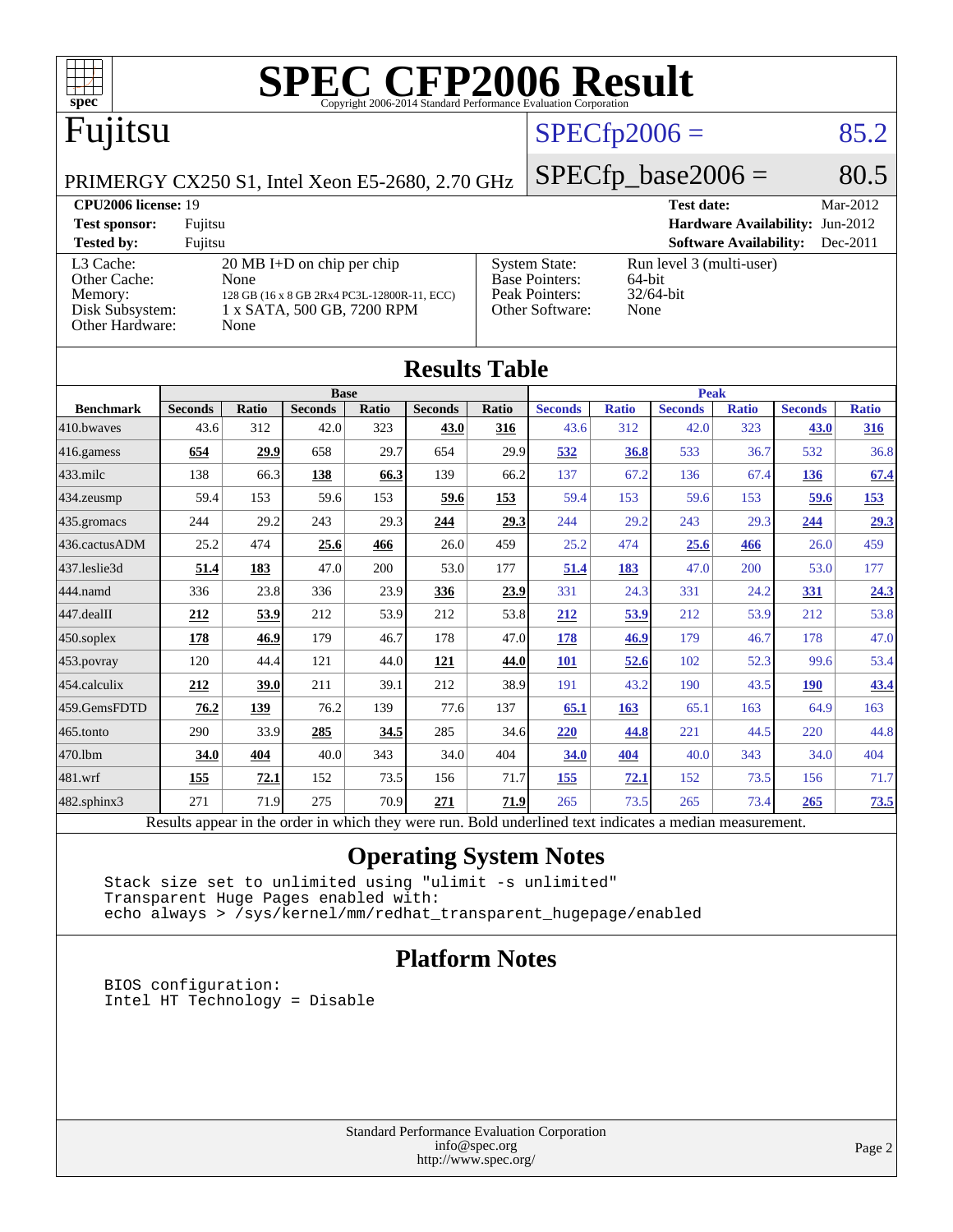

# **[SPEC CFP2006 Result](http://www.spec.org/auto/cpu2006/Docs/result-fields.html#SPECCFP2006Result)**

# Fujitsu

 $SPECTp2006 = 85.2$ 

PRIMERGY CX250 S1, Intel Xeon E5-2680, 2.70 GHz

**[Tested by:](http://www.spec.org/auto/cpu2006/Docs/result-fields.html#Testedby)** Fujitsu **[Software Availability:](http://www.spec.org/auto/cpu2006/Docs/result-fields.html#SoftwareAvailability)** Dec-2011

 $SPECfp\_base2006 = 80.5$ **[CPU2006 license:](http://www.spec.org/auto/cpu2006/Docs/result-fields.html#CPU2006license)** 19 **[Test date:](http://www.spec.org/auto/cpu2006/Docs/result-fields.html#Testdate)** Mar-2012 **[Test sponsor:](http://www.spec.org/auto/cpu2006/Docs/result-fields.html#Testsponsor)** Fujitsu **[Hardware Availability:](http://www.spec.org/auto/cpu2006/Docs/result-fields.html#HardwareAvailability)** Jun-2012

### **[General Notes](http://www.spec.org/auto/cpu2006/Docs/result-fields.html#GeneralNotes)**

Environment variables set by runspec before the start of the run:  $KMP$  AFFINITY = "granularity=fine, scatter" LD\_LIBRARY\_PATH = "/SPECcpu2006/libs/32:/SPECcpu2006/libs/64" OMP\_NUM\_THREADS = "16"

 Binaries compiled on a system with 1x Core i7-860 CPU + 8GB memory using RHEL5.5 This result was measured on the PRIMERGY CX250 S1. The PRIMERGY CX250 S1 and the PRIMERGY CX270 S1 are electronically equivalent. For information about Fujitsu please visit: <http://www.fujitsu.com>

**[Base Compiler Invocation](http://www.spec.org/auto/cpu2006/Docs/result-fields.html#BaseCompilerInvocation)**

[C benchmarks](http://www.spec.org/auto/cpu2006/Docs/result-fields.html#Cbenchmarks):  $-m64$ 

[C++ benchmarks:](http://www.spec.org/auto/cpu2006/Docs/result-fields.html#CXXbenchmarks) [icpc -m64](http://www.spec.org/cpu2006/results/res2012q3/cpu2006-20120605-22775.flags.html#user_CXXbase_intel_icpc_64bit_bedb90c1146cab66620883ef4f41a67e)

[Fortran benchmarks](http://www.spec.org/auto/cpu2006/Docs/result-fields.html#Fortranbenchmarks): [ifort -m64](http://www.spec.org/cpu2006/results/res2012q3/cpu2006-20120605-22775.flags.html#user_FCbase_intel_ifort_64bit_ee9d0fb25645d0210d97eb0527dcc06e)

[Benchmarks using both Fortran and C](http://www.spec.org/auto/cpu2006/Docs/result-fields.html#BenchmarksusingbothFortranandC): [icc -m64](http://www.spec.org/cpu2006/results/res2012q3/cpu2006-20120605-22775.flags.html#user_CC_FCbase_intel_icc_64bit_0b7121f5ab7cfabee23d88897260401c) [ifort -m64](http://www.spec.org/cpu2006/results/res2012q3/cpu2006-20120605-22775.flags.html#user_CC_FCbase_intel_ifort_64bit_ee9d0fb25645d0210d97eb0527dcc06e)

### **[Base Portability Flags](http://www.spec.org/auto/cpu2006/Docs/result-fields.html#BasePortabilityFlags)**

| 410.bwaves: -DSPEC CPU LP64<br>416.gamess: -DSPEC_CPU_LP64<br>433.milc: -DSPEC CPU LP64 |                                                                |
|-----------------------------------------------------------------------------------------|----------------------------------------------------------------|
| 434.zeusmp: -DSPEC_CPU_LP64                                                             |                                                                |
| 435.gromacs: -DSPEC_CPU_LP64 -nofor_main                                                |                                                                |
| 436.cactusADM: -DSPEC CPU LP64 -nofor main                                              |                                                                |
| 437.leslie3d: -DSPEC CPU LP64                                                           |                                                                |
| 444.namd: -DSPEC CPU LP64                                                               |                                                                |
| 447.dealII: -DSPEC CPU LP64                                                             |                                                                |
| 450.soplex: -DSPEC_CPU_LP64                                                             |                                                                |
| 453.povray: -DSPEC_CPU_LP64                                                             |                                                                |
| 454.calculix: - DSPEC CPU LP64 - nofor main                                             |                                                                |
| 459. GemsFDTD: - DSPEC CPU LP64                                                         |                                                                |
| 465.tonto: -DSPEC CPU LP64                                                              |                                                                |
| 470.1bm: - DSPEC CPU LP64                                                               |                                                                |
|                                                                                         | 481.wrf: -DSPEC CPU_LP64 -DSPEC_CPU_CASE_FLAG -DSPEC_CPU_LINUX |
| 482.sphinx3: -DSPEC_CPU_LP64                                                            |                                                                |
|                                                                                         |                                                                |

| <b>Standard Performance Evaluation Corporation</b> |
|----------------------------------------------------|
| info@spec.org                                      |
| http://www.spec.org/                               |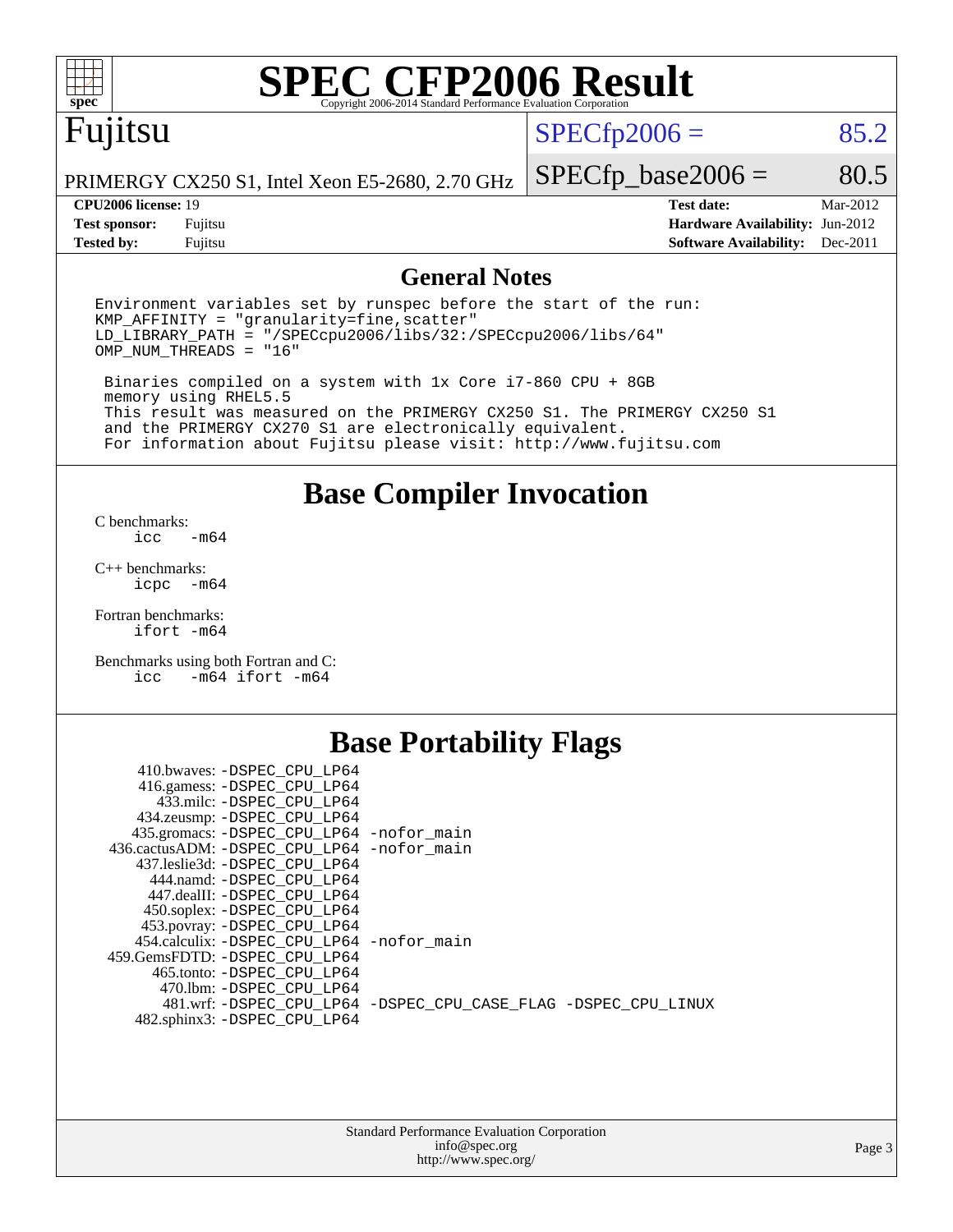

# **[SPEC CFP2006 Result](http://www.spec.org/auto/cpu2006/Docs/result-fields.html#SPECCFP2006Result)**

# Fujitsu

 $SPECTp2006 = 85.2$ 

PRIMERGY CX250 S1, Intel Xeon E5-2680, 2.70 GHz

 $SPECTp\_base2006 = 80.5$ **[CPU2006 license:](http://www.spec.org/auto/cpu2006/Docs/result-fields.html#CPU2006license)** 19 **[Test date:](http://www.spec.org/auto/cpu2006/Docs/result-fields.html#Testdate)** Mar-2012

**[Test sponsor:](http://www.spec.org/auto/cpu2006/Docs/result-fields.html#Testsponsor)** Fujitsu **[Hardware Availability:](http://www.spec.org/auto/cpu2006/Docs/result-fields.html#HardwareAvailability)** Jun-2012 **[Tested by:](http://www.spec.org/auto/cpu2006/Docs/result-fields.html#Testedby)** Fujitsu **[Software Availability:](http://www.spec.org/auto/cpu2006/Docs/result-fields.html#SoftwareAvailability)** Dec-2011

## **[Base Optimization Flags](http://www.spec.org/auto/cpu2006/Docs/result-fields.html#BaseOptimizationFlags)**

[C benchmarks](http://www.spec.org/auto/cpu2006/Docs/result-fields.html#Cbenchmarks): [-xAVX](http://www.spec.org/cpu2006/results/res2012q3/cpu2006-20120605-22775.flags.html#user_CCbase_f-xAVX) [-ipo](http://www.spec.org/cpu2006/results/res2012q3/cpu2006-20120605-22775.flags.html#user_CCbase_f-ipo) [-O3](http://www.spec.org/cpu2006/results/res2012q3/cpu2006-20120605-22775.flags.html#user_CCbase_f-O3) [-no-prec-div](http://www.spec.org/cpu2006/results/res2012q3/cpu2006-20120605-22775.flags.html#user_CCbase_f-no-prec-div) [-static](http://www.spec.org/cpu2006/results/res2012q3/cpu2006-20120605-22775.flags.html#user_CCbase_f-static) [-parallel](http://www.spec.org/cpu2006/results/res2012q3/cpu2006-20120605-22775.flags.html#user_CCbase_f-parallel) [-opt-prefetch](http://www.spec.org/cpu2006/results/res2012q3/cpu2006-20120605-22775.flags.html#user_CCbase_f-opt-prefetch) [-ansi-alias](http://www.spec.org/cpu2006/results/res2012q3/cpu2006-20120605-22775.flags.html#user_CCbase_f-ansi-alias) [C++ benchmarks:](http://www.spec.org/auto/cpu2006/Docs/result-fields.html#CXXbenchmarks) [-xAVX](http://www.spec.org/cpu2006/results/res2012q3/cpu2006-20120605-22775.flags.html#user_CXXbase_f-xAVX) [-ipo](http://www.spec.org/cpu2006/results/res2012q3/cpu2006-20120605-22775.flags.html#user_CXXbase_f-ipo) [-O3](http://www.spec.org/cpu2006/results/res2012q3/cpu2006-20120605-22775.flags.html#user_CXXbase_f-O3) [-no-prec-div](http://www.spec.org/cpu2006/results/res2012q3/cpu2006-20120605-22775.flags.html#user_CXXbase_f-no-prec-div) [-static](http://www.spec.org/cpu2006/results/res2012q3/cpu2006-20120605-22775.flags.html#user_CXXbase_f-static) [-opt-prefetch](http://www.spec.org/cpu2006/results/res2012q3/cpu2006-20120605-22775.flags.html#user_CXXbase_f-opt-prefetch) [-ansi-alias](http://www.spec.org/cpu2006/results/res2012q3/cpu2006-20120605-22775.flags.html#user_CXXbase_f-ansi-alias) [Fortran benchmarks](http://www.spec.org/auto/cpu2006/Docs/result-fields.html#Fortranbenchmarks): [-xAVX](http://www.spec.org/cpu2006/results/res2012q3/cpu2006-20120605-22775.flags.html#user_FCbase_f-xAVX) [-ipo](http://www.spec.org/cpu2006/results/res2012q3/cpu2006-20120605-22775.flags.html#user_FCbase_f-ipo) [-O3](http://www.spec.org/cpu2006/results/res2012q3/cpu2006-20120605-22775.flags.html#user_FCbase_f-O3) [-no-prec-div](http://www.spec.org/cpu2006/results/res2012q3/cpu2006-20120605-22775.flags.html#user_FCbase_f-no-prec-div) [-static](http://www.spec.org/cpu2006/results/res2012q3/cpu2006-20120605-22775.flags.html#user_FCbase_f-static) [-parallel](http://www.spec.org/cpu2006/results/res2012q3/cpu2006-20120605-22775.flags.html#user_FCbase_f-parallel) [-opt-prefetch](http://www.spec.org/cpu2006/results/res2012q3/cpu2006-20120605-22775.flags.html#user_FCbase_f-opt-prefetch)

[Benchmarks using both Fortran and C](http://www.spec.org/auto/cpu2006/Docs/result-fields.html#BenchmarksusingbothFortranandC): [-xAVX](http://www.spec.org/cpu2006/results/res2012q3/cpu2006-20120605-22775.flags.html#user_CC_FCbase_f-xAVX) [-ipo](http://www.spec.org/cpu2006/results/res2012q3/cpu2006-20120605-22775.flags.html#user_CC_FCbase_f-ipo) [-O3](http://www.spec.org/cpu2006/results/res2012q3/cpu2006-20120605-22775.flags.html#user_CC_FCbase_f-O3) [-no-prec-div](http://www.spec.org/cpu2006/results/res2012q3/cpu2006-20120605-22775.flags.html#user_CC_FCbase_f-no-prec-div) [-static](http://www.spec.org/cpu2006/results/res2012q3/cpu2006-20120605-22775.flags.html#user_CC_FCbase_f-static) [-parallel](http://www.spec.org/cpu2006/results/res2012q3/cpu2006-20120605-22775.flags.html#user_CC_FCbase_f-parallel) [-opt-prefetch](http://www.spec.org/cpu2006/results/res2012q3/cpu2006-20120605-22775.flags.html#user_CC_FCbase_f-opt-prefetch) [-ansi-alias](http://www.spec.org/cpu2006/results/res2012q3/cpu2006-20120605-22775.flags.html#user_CC_FCbase_f-ansi-alias)

## **[Peak Compiler Invocation](http://www.spec.org/auto/cpu2006/Docs/result-fields.html#PeakCompilerInvocation)**

[C benchmarks](http://www.spec.org/auto/cpu2006/Docs/result-fields.html#Cbenchmarks):  $\text{icc}$  -m64

[C++ benchmarks:](http://www.spec.org/auto/cpu2006/Docs/result-fields.html#CXXbenchmarks) [icpc -m64](http://www.spec.org/cpu2006/results/res2012q3/cpu2006-20120605-22775.flags.html#user_CXXpeak_intel_icpc_64bit_bedb90c1146cab66620883ef4f41a67e)

[Fortran benchmarks](http://www.spec.org/auto/cpu2006/Docs/result-fields.html#Fortranbenchmarks): [ifort -m64](http://www.spec.org/cpu2006/results/res2012q3/cpu2006-20120605-22775.flags.html#user_FCpeak_intel_ifort_64bit_ee9d0fb25645d0210d97eb0527dcc06e)

[Benchmarks using both Fortran and C](http://www.spec.org/auto/cpu2006/Docs/result-fields.html#BenchmarksusingbothFortranandC): [icc -m64](http://www.spec.org/cpu2006/results/res2012q3/cpu2006-20120605-22775.flags.html#user_CC_FCpeak_intel_icc_64bit_0b7121f5ab7cfabee23d88897260401c) [ifort -m64](http://www.spec.org/cpu2006/results/res2012q3/cpu2006-20120605-22775.flags.html#user_CC_FCpeak_intel_ifort_64bit_ee9d0fb25645d0210d97eb0527dcc06e)

### **[Peak Portability Flags](http://www.spec.org/auto/cpu2006/Docs/result-fields.html#PeakPortabilityFlags)**

Same as Base Portability Flags

## **[Peak Optimization Flags](http://www.spec.org/auto/cpu2006/Docs/result-fields.html#PeakOptimizationFlags)**

[C benchmarks](http://www.spec.org/auto/cpu2006/Docs/result-fields.html#Cbenchmarks):

433.milc:  $-x$ AVX(pass 2)  $-p$ rof-gen(pass 1)  $-p$ po(pass 2)  $-03$ (pass 2) [-no-prec-div](http://www.spec.org/cpu2006/results/res2012q3/cpu2006-20120605-22775.flags.html#user_peakPASS2_CFLAGSPASS2_LDFLAGS433_milc_f-no-prec-div)(pass 2) [-prof-use](http://www.spec.org/cpu2006/results/res2012q3/cpu2006-20120605-22775.flags.html#user_peakPASS2_CFLAGSPASS2_LDFLAGS433_milc_prof_use_bccf7792157ff70d64e32fe3e1250b55)(pass 2) [-static](http://www.spec.org/cpu2006/results/res2012q3/cpu2006-20120605-22775.flags.html#user_peakOPTIMIZE433_milc_f-static) [-auto-ilp32](http://www.spec.org/cpu2006/results/res2012q3/cpu2006-20120605-22775.flags.html#user_peakCOPTIMIZE433_milc_f-auto-ilp32) [-ansi-alias](http://www.spec.org/cpu2006/results/res2012q3/cpu2006-20120605-22775.flags.html#user_peakCOPTIMIZE433_milc_f-ansi-alias)

 $470$ .lbm: basepeak = yes

 482.sphinx3: [-xAVX](http://www.spec.org/cpu2006/results/res2012q3/cpu2006-20120605-22775.flags.html#user_peakOPTIMIZE482_sphinx3_f-xAVX) [-ipo](http://www.spec.org/cpu2006/results/res2012q3/cpu2006-20120605-22775.flags.html#user_peakOPTIMIZE482_sphinx3_f-ipo) [-O3](http://www.spec.org/cpu2006/results/res2012q3/cpu2006-20120605-22775.flags.html#user_peakOPTIMIZE482_sphinx3_f-O3) [-no-prec-div](http://www.spec.org/cpu2006/results/res2012q3/cpu2006-20120605-22775.flags.html#user_peakOPTIMIZE482_sphinx3_f-no-prec-div) [-unroll2](http://www.spec.org/cpu2006/results/res2012q3/cpu2006-20120605-22775.flags.html#user_peakCOPTIMIZE482_sphinx3_f-unroll_784dae83bebfb236979b41d2422d7ec2) [-ansi-alias](http://www.spec.org/cpu2006/results/res2012q3/cpu2006-20120605-22775.flags.html#user_peakCOPTIMIZE482_sphinx3_f-ansi-alias) [-parallel](http://www.spec.org/cpu2006/results/res2012q3/cpu2006-20120605-22775.flags.html#user_peakCOPTIMIZE482_sphinx3_f-parallel)

Continued on next page

Standard Performance Evaluation Corporation [info@spec.org](mailto:info@spec.org) <http://www.spec.org/>

Page 4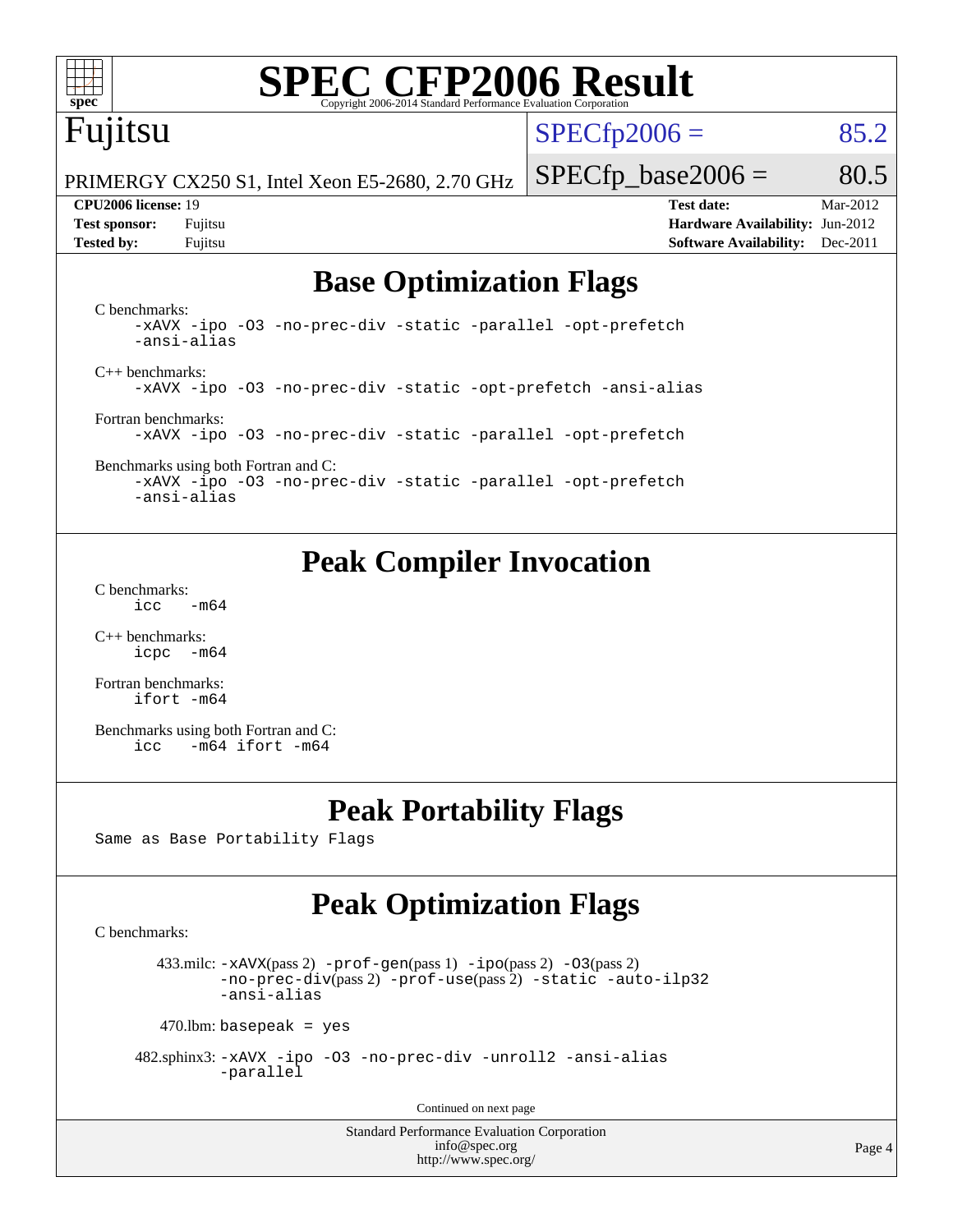

 416.gamess: [-xAVX](http://www.spec.org/cpu2006/results/res2012q3/cpu2006-20120605-22775.flags.html#user_peakPASS2_FFLAGSPASS2_LDFLAGS416_gamess_f-xAVX)(pass 2) [-prof-gen](http://www.spec.org/cpu2006/results/res2012q3/cpu2006-20120605-22775.flags.html#user_peakPASS1_FFLAGSPASS1_LDFLAGS416_gamess_prof_gen_e43856698f6ca7b7e442dfd80e94a8fc)(pass 1) [-ipo](http://www.spec.org/cpu2006/results/res2012q3/cpu2006-20120605-22775.flags.html#user_peakPASS2_FFLAGSPASS2_LDFLAGS416_gamess_f-ipo)(pass 2) [-O3](http://www.spec.org/cpu2006/results/res2012q3/cpu2006-20120605-22775.flags.html#user_peakPASS2_FFLAGSPASS2_LDFLAGS416_gamess_f-O3)(pass 2) [-no-prec-div](http://www.spec.org/cpu2006/results/res2012q3/cpu2006-20120605-22775.flags.html#user_peakPASS2_FFLAGSPASS2_LDFLAGS416_gamess_f-no-prec-div)(pass 2) [-prof-use](http://www.spec.org/cpu2006/results/res2012q3/cpu2006-20120605-22775.flags.html#user_peakPASS2_FFLAGSPASS2_LDFLAGS416_gamess_prof_use_bccf7792157ff70d64e32fe3e1250b55)(pass 2) [-unroll2](http://www.spec.org/cpu2006/results/res2012q3/cpu2006-20120605-22775.flags.html#user_peakOPTIMIZE416_gamess_f-unroll_784dae83bebfb236979b41d2422d7ec2) [-inline-level=0](http://www.spec.org/cpu2006/results/res2012q3/cpu2006-20120605-22775.flags.html#user_peakOPTIMIZE416_gamess_f-inline-level_318d07a09274ad25e8d15dbfaa68ba50) [-scalar-rep-](http://www.spec.org/cpu2006/results/res2012q3/cpu2006-20120605-22775.flags.html#user_peakOPTIMIZE416_gamess_f-disablescalarrep_abbcad04450fb118e4809c81d83c8a1d) [-static](http://www.spec.org/cpu2006/results/res2012q3/cpu2006-20120605-22775.flags.html#user_peakOPTIMIZE416_gamess_f-static)

434.zeusmp: basepeak = yes

437.leslie3d: basepeak = yes

 459.GemsFDTD: [-xAVX](http://www.spec.org/cpu2006/results/res2012q3/cpu2006-20120605-22775.flags.html#user_peakPASS2_FFLAGSPASS2_LDFLAGS459_GemsFDTD_f-xAVX)(pass 2) [-prof-gen](http://www.spec.org/cpu2006/results/res2012q3/cpu2006-20120605-22775.flags.html#user_peakPASS1_FFLAGSPASS1_LDFLAGS459_GemsFDTD_prof_gen_e43856698f6ca7b7e442dfd80e94a8fc)(pass 1) [-ipo](http://www.spec.org/cpu2006/results/res2012q3/cpu2006-20120605-22775.flags.html#user_peakPASS2_FFLAGSPASS2_LDFLAGS459_GemsFDTD_f-ipo)(pass 2) [-O3](http://www.spec.org/cpu2006/results/res2012q3/cpu2006-20120605-22775.flags.html#user_peakPASS2_FFLAGSPASS2_LDFLAGS459_GemsFDTD_f-O3)(pass 2) [-no-prec-div](http://www.spec.org/cpu2006/results/res2012q3/cpu2006-20120605-22775.flags.html#user_peakPASS2_FFLAGSPASS2_LDFLAGS459_GemsFDTD_f-no-prec-div)(pass 2) [-prof-use](http://www.spec.org/cpu2006/results/res2012q3/cpu2006-20120605-22775.flags.html#user_peakPASS2_FFLAGSPASS2_LDFLAGS459_GemsFDTD_prof_use_bccf7792157ff70d64e32fe3e1250b55)(pass 2) [-unroll2](http://www.spec.org/cpu2006/results/res2012q3/cpu2006-20120605-22775.flags.html#user_peakOPTIMIZE459_GemsFDTD_f-unroll_784dae83bebfb236979b41d2422d7ec2) [-inline-level=0](http://www.spec.org/cpu2006/results/res2012q3/cpu2006-20120605-22775.flags.html#user_peakOPTIMIZE459_GemsFDTD_f-inline-level_318d07a09274ad25e8d15dbfaa68ba50) [-opt-prefetch](http://www.spec.org/cpu2006/results/res2012q3/cpu2006-20120605-22775.flags.html#user_peakOPTIMIZE459_GemsFDTD_f-opt-prefetch) [-parallel](http://www.spec.org/cpu2006/results/res2012q3/cpu2006-20120605-22775.flags.html#user_peakOPTIMIZE459_GemsFDTD_f-parallel)

 465.tonto: [-xAVX](http://www.spec.org/cpu2006/results/res2012q3/cpu2006-20120605-22775.flags.html#user_peakPASS2_FFLAGSPASS2_LDFLAGS465_tonto_f-xAVX)(pass 2) [-prof-gen](http://www.spec.org/cpu2006/results/res2012q3/cpu2006-20120605-22775.flags.html#user_peakPASS1_FFLAGSPASS1_LDFLAGS465_tonto_prof_gen_e43856698f6ca7b7e442dfd80e94a8fc)(pass 1) [-ipo](http://www.spec.org/cpu2006/results/res2012q3/cpu2006-20120605-22775.flags.html#user_peakPASS2_FFLAGSPASS2_LDFLAGS465_tonto_f-ipo)(pass 2) [-O3](http://www.spec.org/cpu2006/results/res2012q3/cpu2006-20120605-22775.flags.html#user_peakPASS2_FFLAGSPASS2_LDFLAGS465_tonto_f-O3)(pass 2) [-no-prec-div](http://www.spec.org/cpu2006/results/res2012q3/cpu2006-20120605-22775.flags.html#user_peakPASS2_FFLAGSPASS2_LDFLAGS465_tonto_f-no-prec-div)(pass 2) [-prof-use](http://www.spec.org/cpu2006/results/res2012q3/cpu2006-20120605-22775.flags.html#user_peakPASS2_FFLAGSPASS2_LDFLAGS465_tonto_prof_use_bccf7792157ff70d64e32fe3e1250b55)(pass 2) [-inline-calloc](http://www.spec.org/cpu2006/results/res2012q3/cpu2006-20120605-22775.flags.html#user_peakOPTIMIZE465_tonto_f-inline-calloc) [-opt-malloc-options=3](http://www.spec.org/cpu2006/results/res2012q3/cpu2006-20120605-22775.flags.html#user_peakOPTIMIZE465_tonto_f-opt-malloc-options_13ab9b803cf986b4ee62f0a5998c2238) [-auto](http://www.spec.org/cpu2006/results/res2012q3/cpu2006-20120605-22775.flags.html#user_peakOPTIMIZE465_tonto_f-auto) [-unroll4](http://www.spec.org/cpu2006/results/res2012q3/cpu2006-20120605-22775.flags.html#user_peakOPTIMIZE465_tonto_f-unroll_4e5e4ed65b7fd20bdcd365bec371b81f)

[Benchmarks using both Fortran and C](http://www.spec.org/auto/cpu2006/Docs/result-fields.html#BenchmarksusingbothFortranandC):

 435.gromacs: basepeak = yes  $436.cactusADM: basepeak = yes$  454.calculix: [-xAVX](http://www.spec.org/cpu2006/results/res2012q3/cpu2006-20120605-22775.flags.html#user_peakOPTIMIZE454_calculix_f-xAVX) [-ipo](http://www.spec.org/cpu2006/results/res2012q3/cpu2006-20120605-22775.flags.html#user_peakOPTIMIZE454_calculix_f-ipo) [-O3](http://www.spec.org/cpu2006/results/res2012q3/cpu2006-20120605-22775.flags.html#user_peakOPTIMIZE454_calculix_f-O3) [-no-prec-div](http://www.spec.org/cpu2006/results/res2012q3/cpu2006-20120605-22775.flags.html#user_peakOPTIMIZE454_calculix_f-no-prec-div) [-auto-ilp32](http://www.spec.org/cpu2006/results/res2012q3/cpu2006-20120605-22775.flags.html#user_peakCOPTIMIZE454_calculix_f-auto-ilp32) [-ansi-alias](http://www.spec.org/cpu2006/results/res2012q3/cpu2006-20120605-22775.flags.html#user_peakCOPTIMIZE454_calculix_f-ansi-alias)  $481.wrf:$  basepeak = yes

The flags files that were used to format this result can be browsed at <http://www.spec.org/cpu2006/flags/Intel-ic12.1-official-linux64.20111122.html> <http://www.spec.org/cpu2006/flags/Fujitsu-Platform.20120313.01.html>

You can also download the XML flags sources by saving the following links: <http://www.spec.org/cpu2006/flags/Intel-ic12.1-official-linux64.20111122.xml> <http://www.spec.org/cpu2006/flags/Fujitsu-Platform.20120313.01.xml>

> Standard Performance Evaluation Corporation [info@spec.org](mailto:info@spec.org) <http://www.spec.org/>